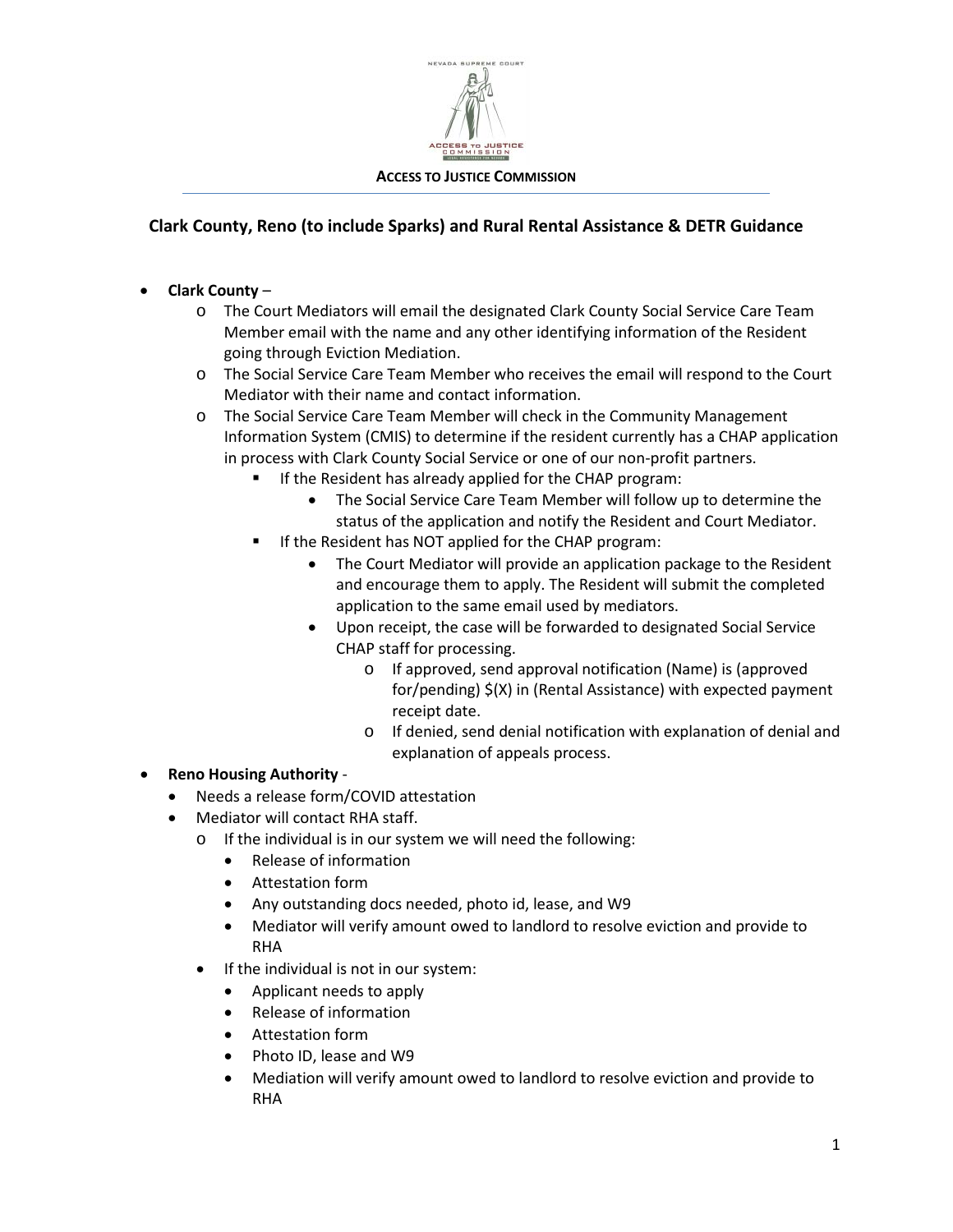

- **Rural Housing Authority** (see counties covered on page 3)
	- o Need a release form/COVID attestation
	- o Handling all cases in-house at RHA
	- o Cover 15 rural counties, see list at end
	- o Also recommend calling in advance for best chance at connecting to staff and to potenially connect with rental assistane funds
	- o Are not currently in arrangements with large landlords
- **DETR**
	- o Before mediation, if possible, the Mediator will contact DETR staff and provide the signed "Authorization for use or disclosure of Unemployment Insurance Information" ("Authorization").
	- o DETR will verify the information in the Authorization and verify if the individual has a claim for Unemployment Insurance ("UI") or Pandemic Unemployment Assistance ("PUA") and/or additional benefits. Upon verification DETR will provide the following information to the Mediator (as allowed by the Authorization):
		- Confirm the existence of a claim or claims
		- Status of the claim(s)
		- Estimated weekly payment amount, or
		- Payments made or pending payments
		- Claim issues if no payments have been made
		- Results of review if claim issues are corrected and when payments are expected
		- Status of Adjudication if claim is pending Adjudication
		- Requests for outstanding info to resolve claims e.g., Identification, pay stubs, W-2
	- o The Constituent Services Unit will review and resolve claims where possible, unless circumstances dictate the need for review by Adjudication or other review.
	- o DETR staff will work with the Mediators on resolving issues w/i State & Federal regulations.

Below is the consensus on how best to proceed with mediators contacting funding sources:

- Releases allowing mediators to have information needed, along with COVID attestation(s)
- Mediators should ask if tenants have applied for, are pending, or need rental assistance dollars and/or have a legitimate claim for unemployment (DETR) benefits
	- o Mediators should obtain a DETR release authorization to inquire on the tenant's behalf
	- o Mediator should obtain a rental release form for each rental assistance entity
	- o Confidentiality agreements are in place through the eviction mediation program
- Mediators should contact the appropriate rental assistance contacts by phone or email a couple or few days in advance of the mediation to inquire about funding that may be able to be included in a final mediated agreement
	- o Mediated agreements including funding are likely to be most successful
	- o Agreements sent to the court in advance of the hearing vacate the hearing and are diverted from the courts
- Mediators establishing contact will allow inquiries to be made and the mediator will have an actual contact person with whom to follow up